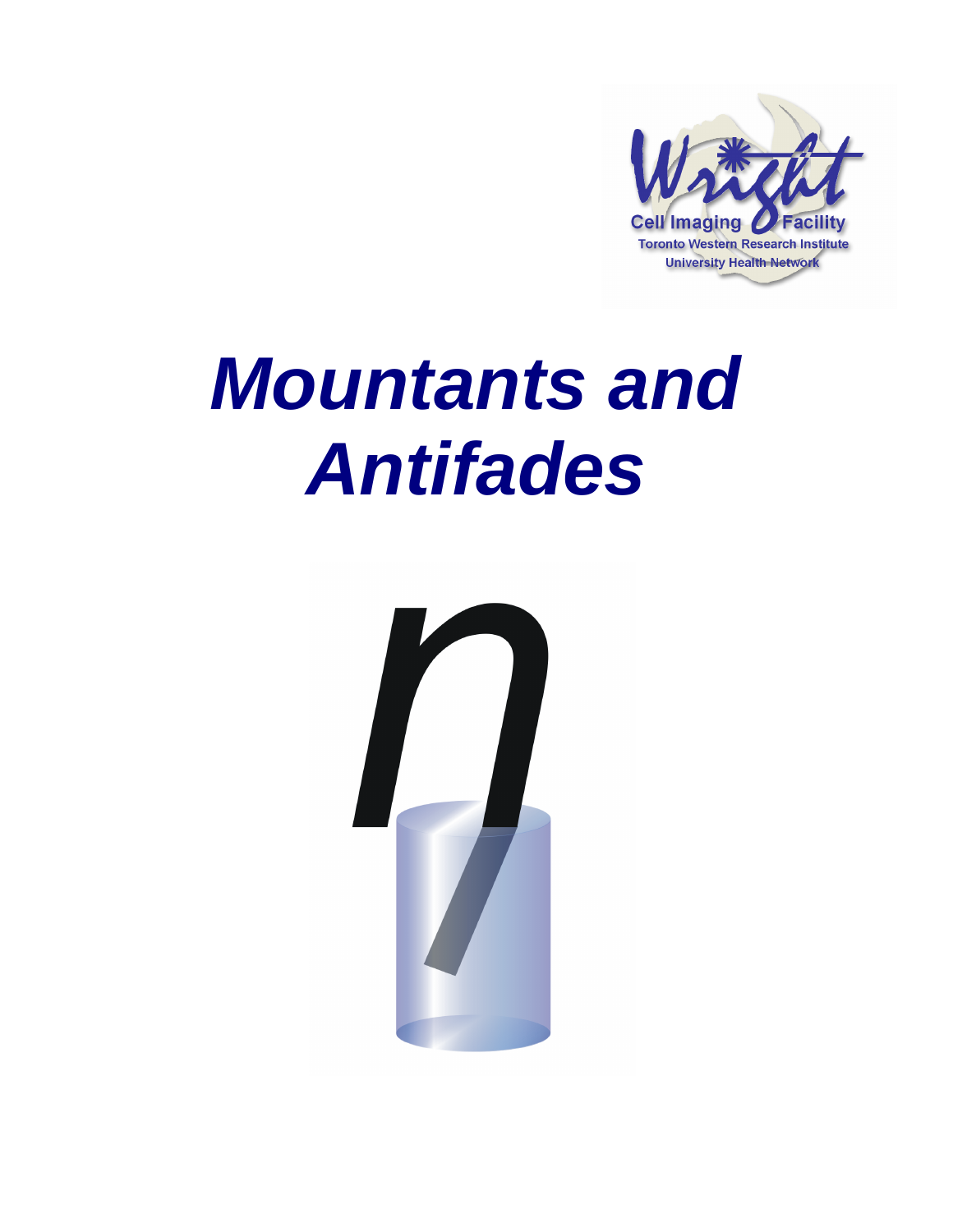

# **Table of contents**

| $\blacktriangleleft$ |       |  |
|----------------------|-------|--|
| 1.1                  |       |  |
| $\mathbf{2}$         |       |  |
| 2.1                  |       |  |
| 2.2                  |       |  |
|                      | 221   |  |
|                      | 2.2.2 |  |
|                      | 2.2.3 |  |
| 2.3                  |       |  |
|                      | 2.3.1 |  |
|                      | 2.3.2 |  |
| 2.4                  |       |  |
|                      | 2.4.1 |  |
|                      | 2.4.2 |  |
|                      | 2.4.3 |  |
|                      | 2.4.4 |  |
|                      |       |  |
| 3                    |       |  |
| 4                    |       |  |
| 4.1                  |       |  |
| 4.2                  |       |  |
| 4.3                  |       |  |
| 4.4                  |       |  |
| 4.5                  |       |  |
|                      |       |  |
| 5                    |       |  |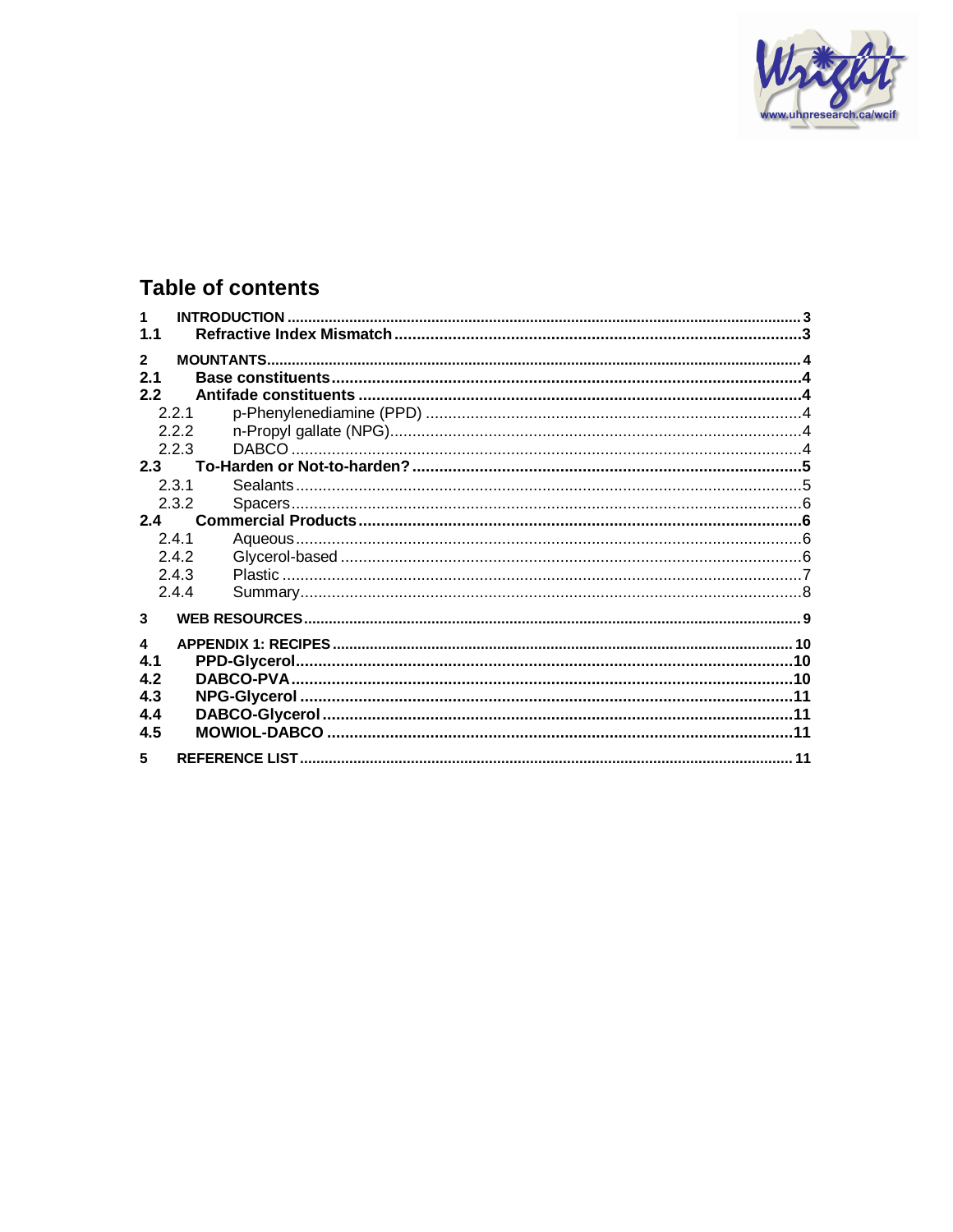

# **1 Introduction**

This document is a summary of information from the [Confocal listserver archives,](http://listserv.buffalo.edu/cgi-bin/wa?S1=confocal) [Cytometry Archives](http://www.cyto.purdue.edu/hmarchiv/cytomail.htm) and the [Histonet archives](http://www.histosearch.com/histonet.html). A more detailed review of of antifade reagents has been published by Ono *et al.* (1) and a paper describing the effect of refractive index mismatch has been published by Diaspro *et al.* (2).

The blue hyperlinks in this document should take you to the original articles.

If you have been quoted in this document and feel your views have been misrepresented in any way, or are simply unhappy about being quoted here, please let me know and I will correct the error as a priority.

## **1.1 Refractive Index Mismatch**

One of the major causes of image degradation in microscopy is due to improper matching of immersion medium and mountant.

Mismatching the refractive index of mountant and objective immersion medium results in spherical aberration and signal loss.

|           | <b>Refractive Index</b> |  |  |  |  |
|-----------|-------------------------|--|--|--|--|
| Cells     |                         |  |  |  |  |
| Water     | 1.333                   |  |  |  |  |
| glycerol  | 1.466                   |  |  |  |  |
| Glass     | $-1.52$                 |  |  |  |  |
| Zeiss Oil | 1.515                   |  |  |  |  |
| Diamond   | 242                     |  |  |  |  |

From Zeiss webpage on objectives:

"Oil objectives are designed and corrected on the assumption that the refractive indices of the immersion and embedding media are equal ( $n = 1.52$ ). For water objectives, this index is assumed to be  $n = 1.33$  for both media."

The mountant and the immersion medium should be matched within 0.01-0.05 [\[LINK\]](http://listserv.buffalo.edu/cgi-bin/wa?A2=ind0304&L=confocal&P=R12013&I=-3) ideally to three decimal places [\[LINK\]](http://listserv.buffalo.edu/cgi-bin/wa?A2=ind9710&L=confocal&P=R5745&I=-3).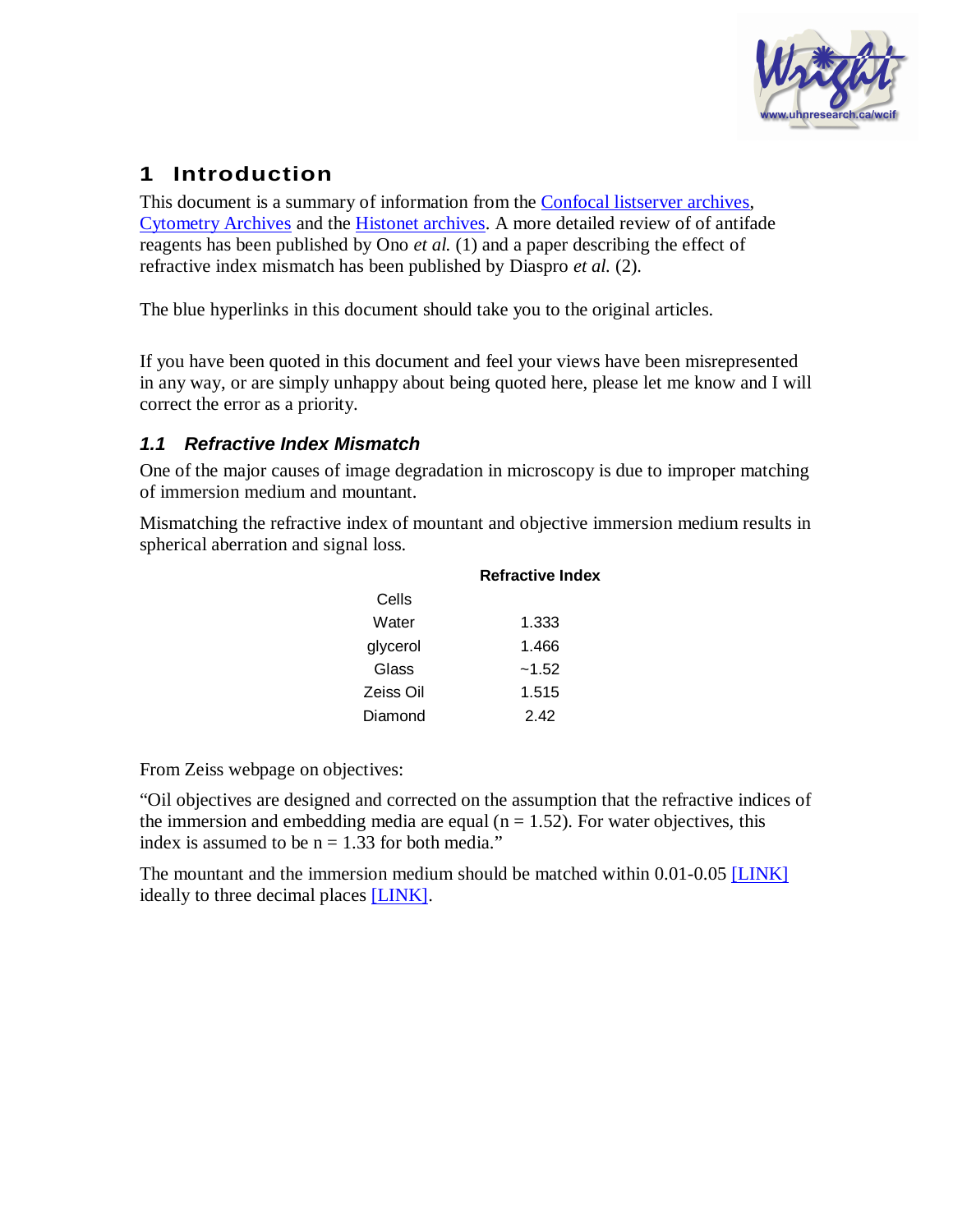

# **2 Mountants**

Mountants comprise two or three main ingredients: a base, an antifade reagent and sometimes a plasticizer to set. Commercial products often include sodium azide as a preservative.

# **2.1 Base constituents**

The base component of a mountant is either aqueous (RI ~1.34); glycerol (RI ~1.47); natural oil (RI~1.53); or plastic (RI~1.51). The base-ingredient is the major determinate of the refractive index of the medium. [\[LINK\].](http://listserv.buffalo.edu/cgi-bin/wa?A2=ind0101&L=confocal&P=R4606&I=-3)

There is some suggestion that phycoethyrin fluorescence is quenched by glycerol. Glycerol may be incompatible with specimens containing lipophilic plasma membrane stains like DiI which may leach [\[LINK\]](http://listserv.buffalo.edu/cgi-bin/wa?A2=ind9906&L=confocal&P=R853&I=-3)[\[LINK\].](http://listserv.buffalo.edu/cgi-bin/wa?A2=ind0205&L=confocal&P=R13708&I=-3)

# **2.2 Antifade constituents**

The bleaching process is thought to involve reaction of the excited-dye molecule with singlet oxygen. Most antifade reagents are reactive oxygen species scavengers. However, sometimes the antifade itself will quench the fluorescence of the dye [\[GRAPH\]](http://www.probes.com/lit/bioprobes23/figure5.html)[\[LINK\].](http://www.histosearch.com/histonet/Apr99/Re.GFP.mountingmedia.html)

Agents such as NPG (N-propyl gallate), DABCO (1,4-diazabicyclo[2.2.2]octane), 4- POBN ( -(4-Pirydyl-1-oxide)-N-tert-butyl nitrone) and PPD (P-phenylanediamine) reduce bleaching and are often added as 'antifade' reagents to mounting media. However, they also reduce the intensity of the initial signal (White et al., 1987; Longin et al., 1993; Song et al., 1996). They may also be of little use with DNA-binding dyes, as they and their solvents, which are both nonpolar, may interfere with dye binding. For example, Vectashield (which contains PPD in buffered glycol; Longin et al., 1993) reduces the signal of PI bound to DNA, whereas NPG in 80% glycerol eliminates the red luminescence from RNA in cells stained with acridine orange (not shown).

#### **2.2.1 p-Phenylenediamine (PPD)**

This is the most effective antifade compound. However, it can react with cyanine dyes (especially  $Cy2$ ) and cleave away half of the cyanine molecule  $[LINK]$ . Use of phenylenediamine as an anti-fading reagent in mounting media may result in weak and diffused fluorescence after storage of the stained slides.

# **2.2.2 n-Propyl gallate (NPG)**

Not very soluble, needs heating and/or overnight to dissolve. Non-toxic and can be used with live cells. However, it is protective against apoptosis and so may interfere with the biological process under study [\[LINK\].](http://www.ncbi.nlm.nih.gov/entrez/query.fcgi?cmd=Retrieve&db=pubmed&dopt=Abstract&list_uids=10553065)

# **2.2.3 DABCO**

1,4-Diazabicyclo-octane, also known as triethylenediamine. Not as effective as PPD but less toxic. Suggested to be used in live cell work but would be predicted to have the same anti-apoptotic properties of NPG.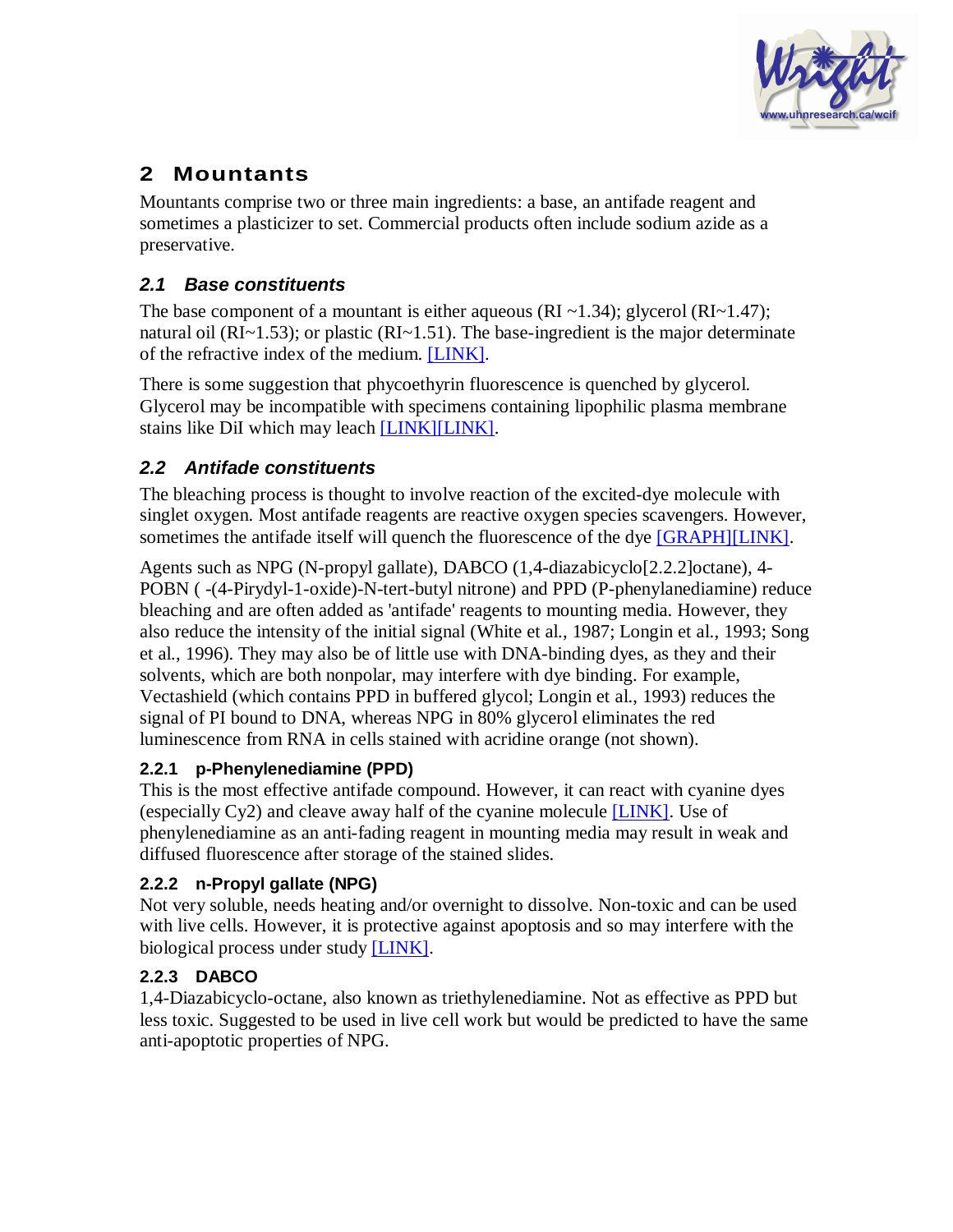

## **2.3 To-Harden or Not-to-harden?**

Some mountants harden as they dry. This facilitates handling and storage but does result in significant changes in the RI over time as the mountant hardens  $-e.g.$  see figure 2 in the *Prolong* product information PDF [\[GRAPH\]](http://www.probes.com/media/pis/mp36930.pdf). During the hardening process, there can also be shrinkage and tissue damage. However, this shrinkage may be insignificant compared to shrinkage due to dehydration during the fixation process. [\[LINK\].](http://listserv.buffalo.edu/cgi-bin/wa?A2=ind0312&L=confocal&P=R1414&I=-3)

If you opt to use a mountant that does not harden, you will need to seal the coverslip to prevent drying and leakage of the mountant, and my also need to use spacers to prevent the coverslip from squashing the specimen.

#### **2.3.1 Sealants**

#### **2.3.1.1 Nail varnish**

There are many accounts of nail varnish quenching GFP [\[LINK\]](http://listserv.buffalo.edu/cgi-bin/wa?A2=ind0203&L=confocal&D=0&I=-3&P=4935)[\[LINK\]](http://listserv.buffalo.edu/cgi-bin/wa?A2=ind0203&L=confocal&D=0&I=-3&P=5037) but others do not see this [\[LINK\]](http://listserv.buffalo.edu/cgi-bin/wa?A2=ind0203&L=confocal&D=0&I=-3&P=5227)[\[LINK\].](http://listserv.buffalo.edu/cgi-bin/wa?A2=ind0203&L=confocal&D=0&I=-3&P=5801) The quenching is possibly linked to the water soluble isopropyl alcohol in the varnish [\[LINK\]](http://listserv.buffalo.edu/cgi-bin/wa?A2=ind0308&L=confocal&P=R4733&I=-3).

Allow at least 30 minutes for nail polish to dry. Sealants that have not been thoroughly dried will damage the lenses. If you do get varnish on the objective lens it may be chipped off with a toothpick – the wood is reported to be soft enough not to damage the lens. Try this on a practice area first though ;-) [\[LINK\].](http://listserv.buffalo.edu/cgi-bin/wa?A2=ind0108&L=confocal&P=R3517&I=-3)

#### **2.3.1.2 Entellan**  [\[Product LINK\]](http://www.proscitech.com.au/catalogue/notes/im022.htm)

Entellan is sold as a xylene based mounting medium like DPX (see below) but contains poly(methyl methacrylate) rather than polystyrene (80kD) which is the styrene in DPX [\[LINK\]](http://www.histosearch.com/histonet/May00A/RE.coverslippingDPXetc.html).

Although sold as a mountant, Entellan has been recommended as a sealant as it sets quickly [\[LINK\]](http://listserv.buffalo.edu/cgi-bin/wa?A2=ind0205&L=confocal&P=R13708&I=-3) (20 minutes). Reported to be best sealant for glycerol based mountants [\[LINK\]](http://listserv.buffalo.edu/cgi-bin/wa?A2=ind0107&L=confocal&P=R314&I=-3).

#### **2.3.1.3 Dental or modelling wax**

This technique is safe and easy and easily reversed. The wax comes as pink coloured sheets. Heat the sheet in a glass beaker and it will become liquid at  $40^{\circ}C - 60^{\circ}C$ . Use a small paintbrush for sealing the coverslip. When the wax is in touch with the coverslips at room temperature it became solid immediately [\[LINK\].](http://listserv.buffalo.edu/cgi-bin/wa?A2=ind0402&L=confocal&P=R4090&I=-3)

#### **2.3.1.4 VALAP**

To seal living samples, VALAP (equal mixture of Vaseline, lanolin, and paraffin mixed on a heating plate  $60^{\circ}$ C) is reported to work well. It melts at low temperature, so it will not heat the slide and sample when applied. It forms a watertight seal. You can make the slide permanent later by perfusing in glutaraldehyde by capillary action (poke small hole at either end of seal and use filter paper at one end to draw fluid through the sample) and then sealing cover glass with nail polish over the VALAP. This has worked well in live cell experiments. [\[LINK\].](http://listserv.buffalo.edu/cgi-bin/wa?A2=ind0402&L=confocal&P=R3874&I=-3)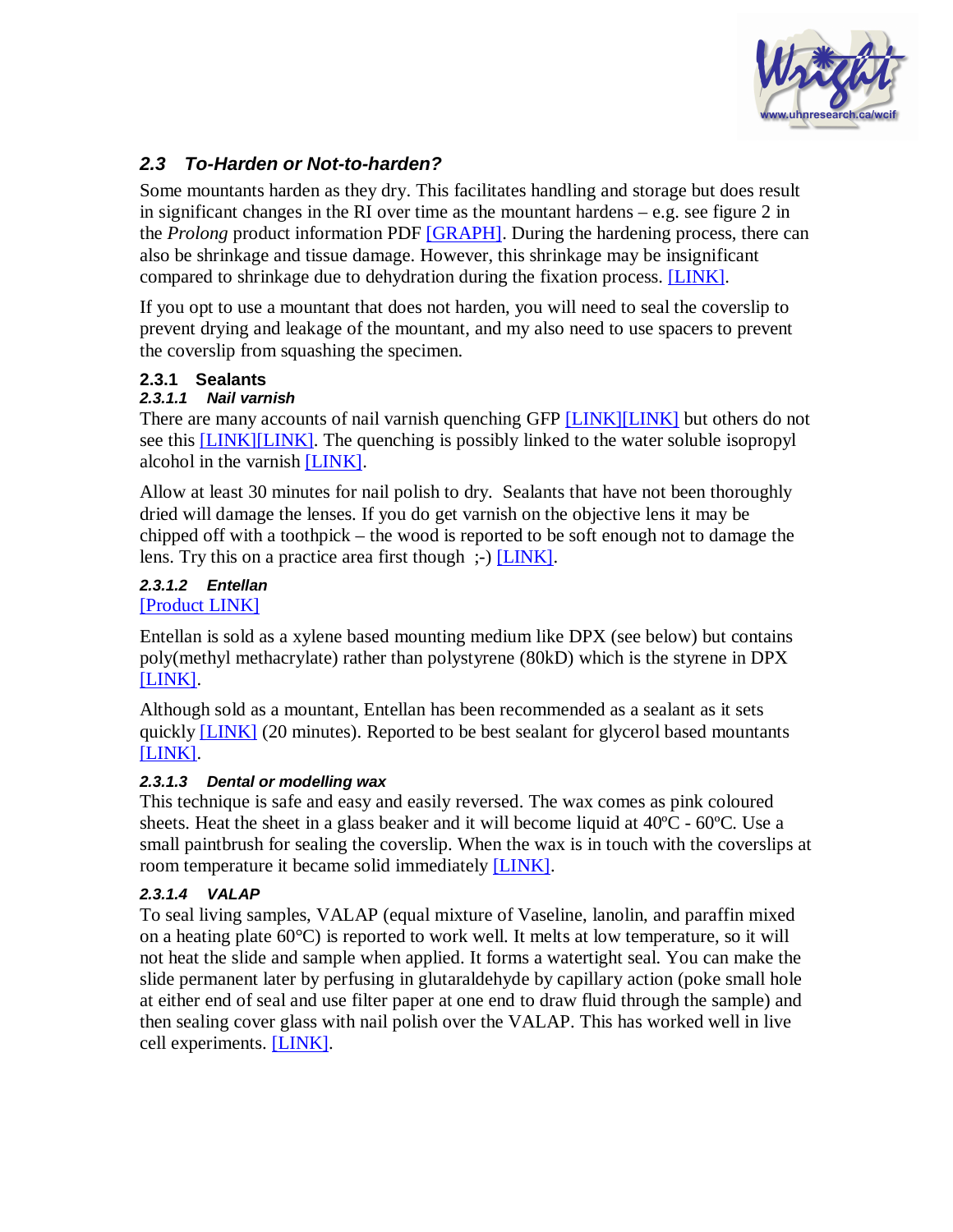

#### **2.3.2 Spacers**

Broken coverslips have been recommended as cheap, permanent spacers  $(\text{#1} = 0.13 \cdot 0.17)$ mm;  $\#1.5 = 0.16 - 0.19$  mm;  $\#2 = 0.17 - 0.25$  mm thick). Cut with a diamond-pen [\[LINK\].](http://listserv.buffalo.edu/cgi-bin/wa?A2=ind9511&L=confocal&P=R890&I=-3)

Gaskets are commercially available, or you can make your own from latex gloves [\[LINK\]](http://listserv.buffalo.edu/cgi-bin/wa?A2=ind9408&L=confocal&P=R127&I=-3) or Parafilm [\[LINK\].](http://listserv.buffalo.edu/cgi-bin/wa?A2=ind9909&L=confocal&P=R2762&I=-3) Molecular probes sell thick (0.5 mm and up) silicone gaskets as spacers. These are not cheap (~US\$85 for 40).

Scotch tape has also been reported to work as a 60-100 µm spacer [\[LINK\]](http://listserv.buffalo.edu/cgi-bin/wa?A2=ind9408&L=confocal&P=R127&I=-3)[\[LINK\]](http://listserv.buffalo.edu/cgi-bin/wa?A2=ind9909&L=confocal&P=R2706&I=-3) but may be autofluorescent [\[LINK\].](http://listserv.buffalo.edu/cgi-bin/wa?A2=ind9511&L=confocal&P=R890&I=-3)

Custom made metal spacers have been found to be useful in live cell work where they can be re-used [\[LINK\]](http://listserv.buffalo.edu/cgi-bin/wa?A2=ind9809&L=confocal&P=R3368&I=-3)[\[LINK\].](http://listserv.buffalo.edu/cgi-bin/wa?A2=ind9506&L=confocal&P=R5964&I=-3)

#### **2.4 Commercial Products**

**2.4.1 Aqueous 2.4.1.1 Gel/Mount**  [\[Product LINK\]](http://biomeda.com/site/M01.pdf)

Gel/Mount is a non-glycerol based mounting medium. The manufacturers say that it is specially formulated without glycerol to avoid the deleterious effects of this compound in some of the phycobiliprotein based detection systems. I am having trouble tracking down information on glycerol affecting phycobiliproteins. There is some suggestion that glycerol can cause the phycobiliprotein to dissociate from its membrane [\[LINK\].](http://www2.warwick.ac.uk/fac/sci/bio/research/margenes/publications/steglich2003.pdf) Gel/Mount does not contain phenylenediamine which may interfere with cyanine dyes.

**2.4.1.2 Fluoromount- G**  [\[Product LINK\]](http://www.emsdiasum.com/microscopy/technical/techdata/85.aspx)

#### **2.4.1.3 Fluorsave**

[\[Product LINK\]](http://www.emdbiosciences.com/product/345789)

Comes highly recommended. Hardens after about 1 hour [\[LINK\].](http://listserv.buffalo.edu/cgi-bin/wa?A2=ind0205&L=confocal&P=R13708&I=-3) As with other hard-setting mountants, shrinkage after 1 week can damage tissue though [\[LINK\]](http://listserv.buffalo.edu/cgi-bin/wa?A2=ind0202&L=confocal&P=R4934&I=-3)

#### **2.4.2 Glycerol-based 2.4.2.1 Prolong**  [\[Product LINK\]](http://www.probes.com/media/pis/mp36930.pdf).

Reported not to not quench fluorescence like some other antifades [\[LINK\].](http://www.histosearch.com/histonet/Apr99/Re.GFP.mountingmedia.html)

Said to be good for the Alexa dyes but not so good for fluorescent proteins [\[LINK\].](http://www.ohsu.edu/research/core/micr/protocols.shtml)

It is reported that Prolong stores better than Vectashield and probably uses PPD as an antifade [\[LINK\]](http://listserv.buffalo.edu/cgi-bin/wa?A2=ind9912&L=confocal&P=R5838&I=-3). Very expensive though.

Reported instance of UV induced autofluorescence with Prolong [\[LINK\].](http://listserv.buffalo.edu/cgi-bin/wa?A2=ind9805&L=confocal&P=R3769&I=-3)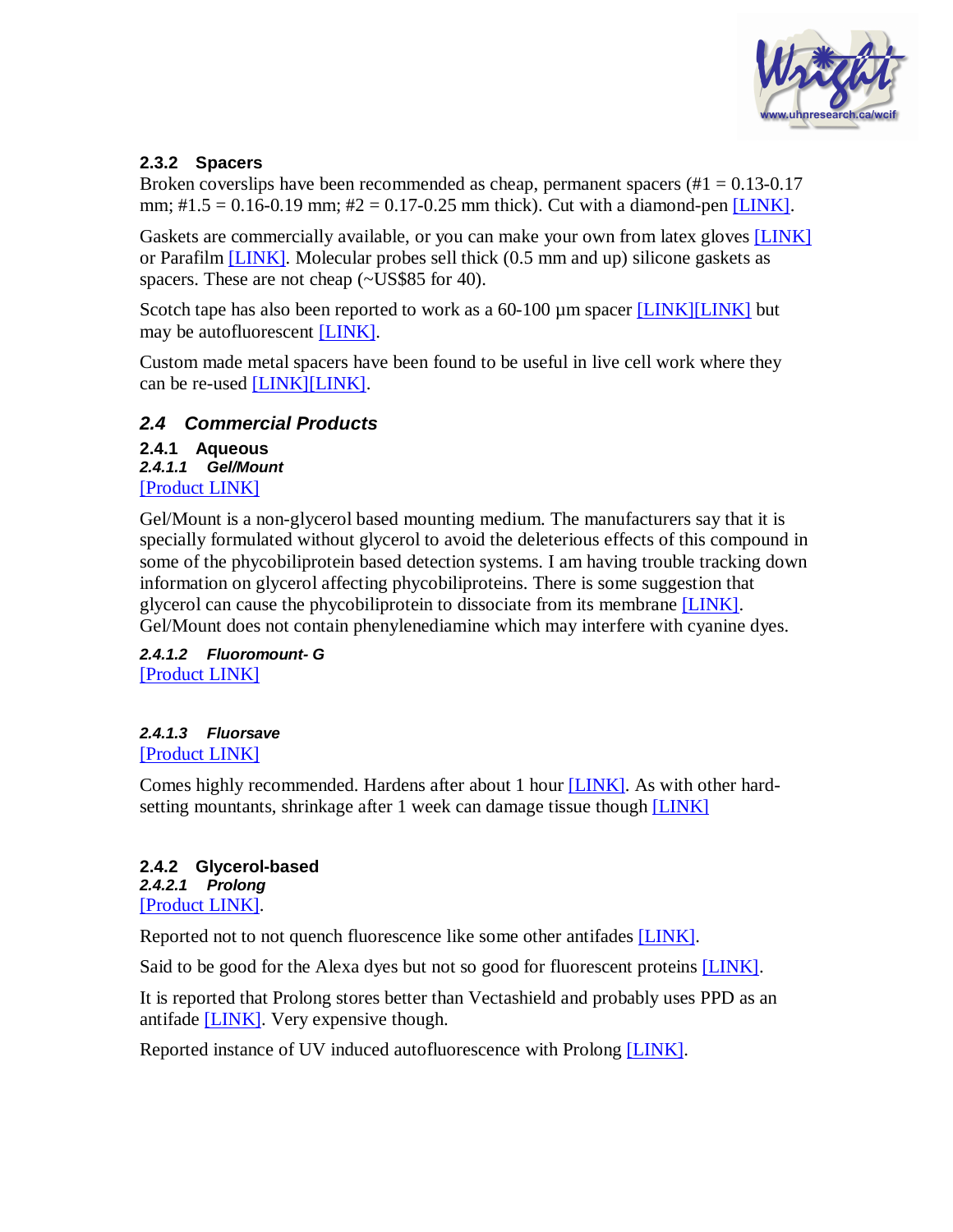

#### **2.4.2.2 Vectashield**

Comes as regular [\[Product LINK\]](http://www.vectorlabs.com/data/descriptions/pdf/H1000.pdf) or hard set [\[Product LINK\].](http://www.vectorlabs.com/data/descriptions/pdf/H1400.pdf)

Not good for Cyanine dyes – suggesting that its antifade reagent is PPD? Vectashield suffers from a blue autofluorescence when excited with UV. It is suggested to fade quickly though.  $[LINK]$ . Autofluorescence may be exacerbated by storage at -20 $^{\circ}$ C [\[LINK\]](http://listserv.buffalo.edu/cgi-bin/wa?A2=ind9912&L=confocal&P=R5838&I=-3).

**2.4.2.3 MOWIOL**  [\[Product LINK\]](http://www.emdbiosciences.com/product/475904)

MOWIOL is a PVA-based medium originally designed for EM. It's not good for 3D imaging. The refractive index is inconsistent between batches [LINK]. Possible linked to the fact that it arrives as a powder and requires reconstitution i[n glycer](http://listserv.buffalo.edu/cgi-bin/wa?A2=ind0202&L=confocal&P=R4934&I=-3)ol and buffer (see Appendix for recipes).

MOWIOL has been reported to be involved in PFA-fixation induced redistribution of GFP-tagged transmembrane proteins [\[LINK\]](http://listserv.buffalo.edu/cgi-bin/wa?A2=ind0308&L=confocal&P=R3528&I=-3).

#### **2.4.3 Plastic 2.4.3.1 DPX**  [\[Product LINK\]](http://www.emsdiasum.com/microscopy/products/histology/mounting_media.aspx)

A mixture of **d**istyrene (a polystyrene), a **p**lasticiser (tricresyl phosphate), and **x**ylene, called DPX, was introduced in 1939 and later modified by the substitution of a more satisfactory plasticiser, dibutylphthalate (butyl, phthalate, styrene - BPS) [\[LINK\].](http://www.emsdiasum.com/microscopy/technical/techdata/20.aspx) Always perform procedure in a fume hood and use forceps to handle the slides: DPX contains xylene.

DPX requires dehydration of your tissue (which compresses structures in the z-axis) and which will extract any lipid-soluble fluorophores.

For TRITC, Lissamine rhodamine, rhodamine Red-X, Cy2, Cy3, or Cy5, DPX is reported to work fine. However, poor results are reported with FITC or AMCA. [\[LINK\]](http://listserv.buffalo.edu/cgi-bin/wa?A2=ind9906&L=confocal&P=R5097&I=-3).

**2.4.3.2 Permount**  [\[Product LINK\]](http://biomeda.com/site/M17.pdf).

Toluene-based synthetic resin mounting medium. [\[LINK\]](http://www.proscitech.com.au/catalogue/get_frames.htm?indexci.asp) or based on natural oil? [\[LINK\]](http://listserv.buffalo.edu/cgi-bin/wa?A2=ind0101&L=confocal&P=R4606&I=-3). Quick setting and lower viscosity than DPX. Can craze after 20 yrs (!) [\[LINK\]](http://www.nhm.ac.uk/hosted_sites/acarology/archive/summary.html)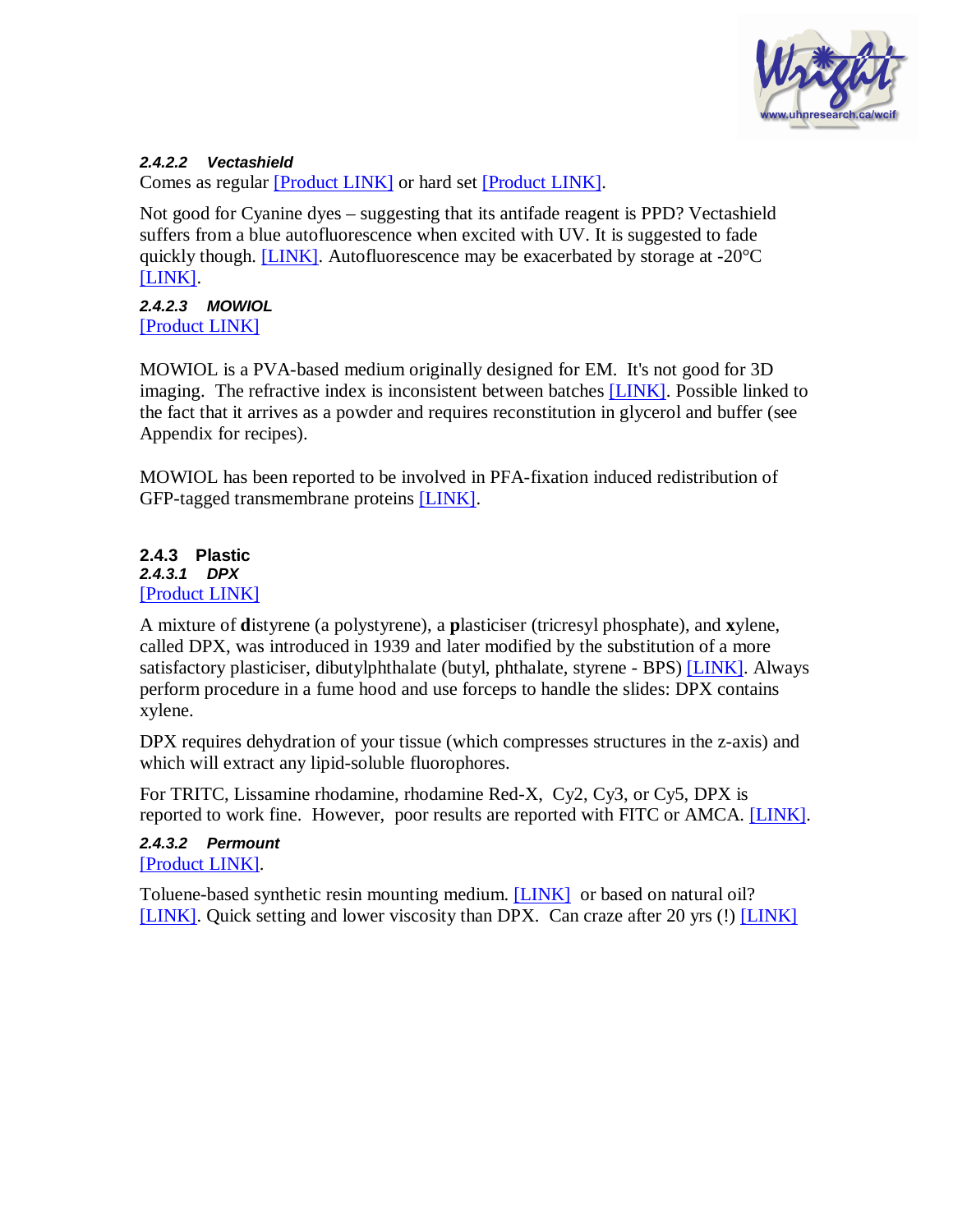

## **2.4.4 Summary**

| <b>Mountant</b><br>(Click for<br>product link) | <b>Manufacturer/Supplier</b>              | Hard-<br>set? | <b>Base</b> | RI <sup>1</sup> | Cost/unit<br>(US\$) | <b>Purchased</b><br>volume (ml) | Cost/ml <sup>2</sup> |
|------------------------------------------------|-------------------------------------------|---------------|-------------|-----------------|---------------------|---------------------------------|----------------------|
| <b>Fluorsave</b>                               | Calbiochem                                | Y             | Aq          |                 | \$<br>72.00         | 20                              | \$<br>3.57           |
| <b>Fluoromount-G</b>                           | Southern Biotech Assoc                    | Y             | Aq          | 1.393           | \$<br>48.00         | 25                              | \$<br>1.92           |
| <b>Gel/Mount</b>                               | Biomeda                                   | N             | Aq          | 1.358           | \$<br>33.00         | 20                              | \$<br>1.65           |
| <b>Vectashield Hard</b><br><b>Mount</b>        | Vector Labs                               | Υ             | Glyc        | 1.440           | \$<br>125.00        | 10                              | \$<br>12.50          |
| Vectashield                                    | Vector Labs                               | N             | Glyc        | 1.458           | \$105.00            | 10                              | \$<br>10.50          |
| <b>MOWIOL</b>                                  | Calbiochem                                | Y             | Glyc        | $1.490^{3}$     | \$110.00            | $24^{4}$                        | \$<br>4.58           |
| Prolong                                        | <b>Molecular Probes</b>                   | Y             | Glyc        | 1.455           | \$<br>98.00         | 10                              | \$<br>9.80           |
| <b>DPX</b>                                     | Electron Microscopy Sciences <sup>5</sup> | Y             | Plas        | 1.5251          | \$<br>48.00         | 100                             | \$<br>0.48           |
| <b>Fluorescence</b><br><b>Mounting medium</b>  | <b>DAKO</b>                               | Υ             | Plas?       | 1.47-1.50       | \$<br>20.25         | 15                              | \$<br>1.35           |
| <b>Entellan</b>                                | Merck                                     | Υ             | Plas        | 1.500           | \$<br>35.00         | 100                             | \$<br>0.35           |
| Permount                                       | Biomeda                                   | Y             | Oil         | 1.54            | \$<br>25.00         | 100                             | \$<br>0.25           |

<sup>1</sup>From Confocal list, suppliers websites and <u>[Servicio de Microscopía Óptica y Confocal](http://www2.cbm.uam.es/confocal/Ingles/default_english.htm)</u><br><sup>2</sup>Prices from March 2004.<br><sup>3</sup> Varies with recipe

 $^{4}$ One unit is 2.4g which is dissolved in 24 ml.<br>
<sup>5</sup> and many other suppliers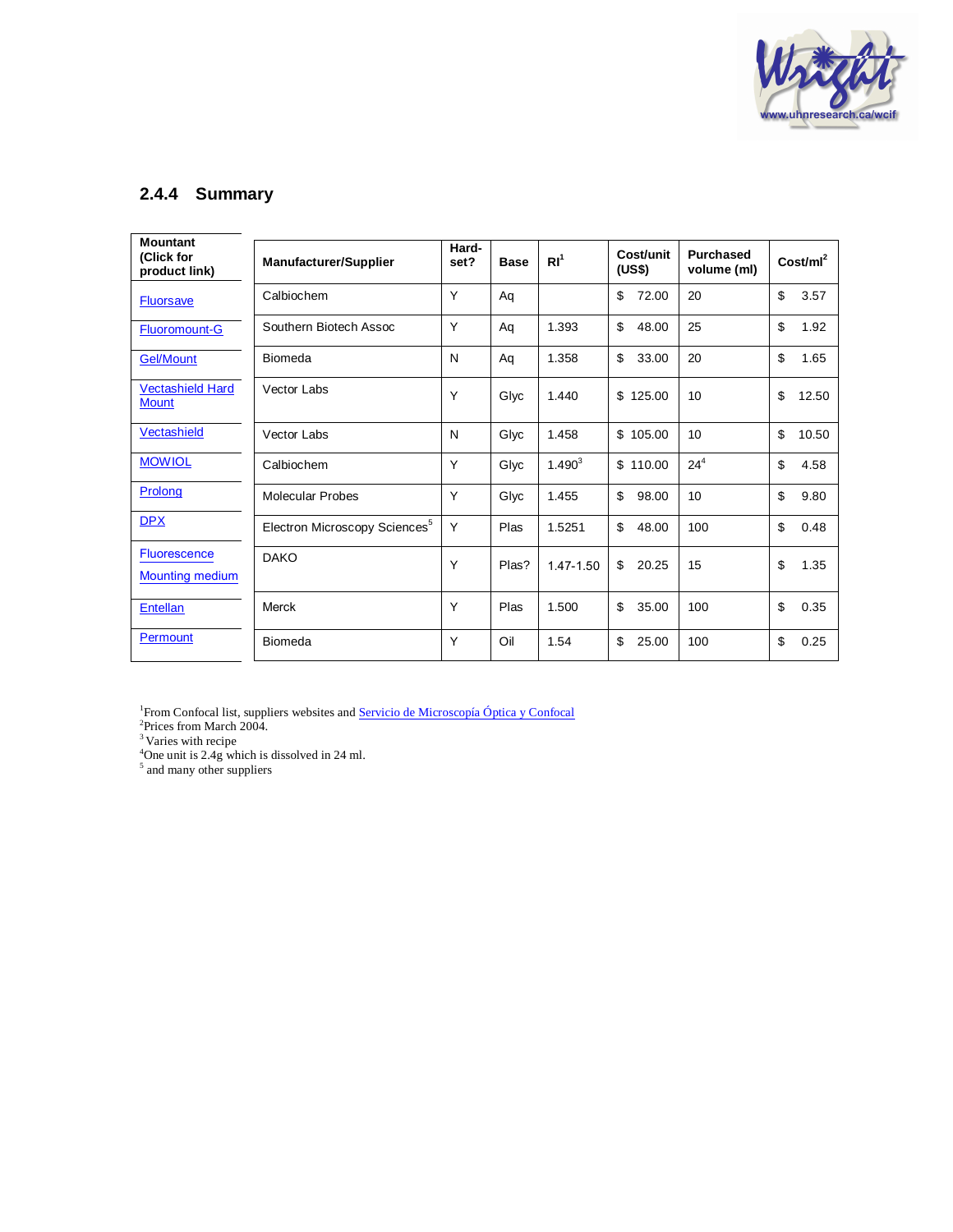



#### **3 Web resources**

EMS information on various products [\[LINK\]](http://www.emsdiasum.com/microscopy/products/histology/mounting_media.aspx).

Summary of Confocal Archive info from Wes Wallace [\[LINK\]](http://listserv.buffalo.edu/cgi-bin/wa?A2=ind0107&L=confocal&P=R314&I=-3) .

Microscopía Optica y Confocal Refractive Index table for a number of mounting and immersion media [\[LINK\]](http://www2.cbm.uam.es/confocal/Manuales/Indices refraccion web.pdf)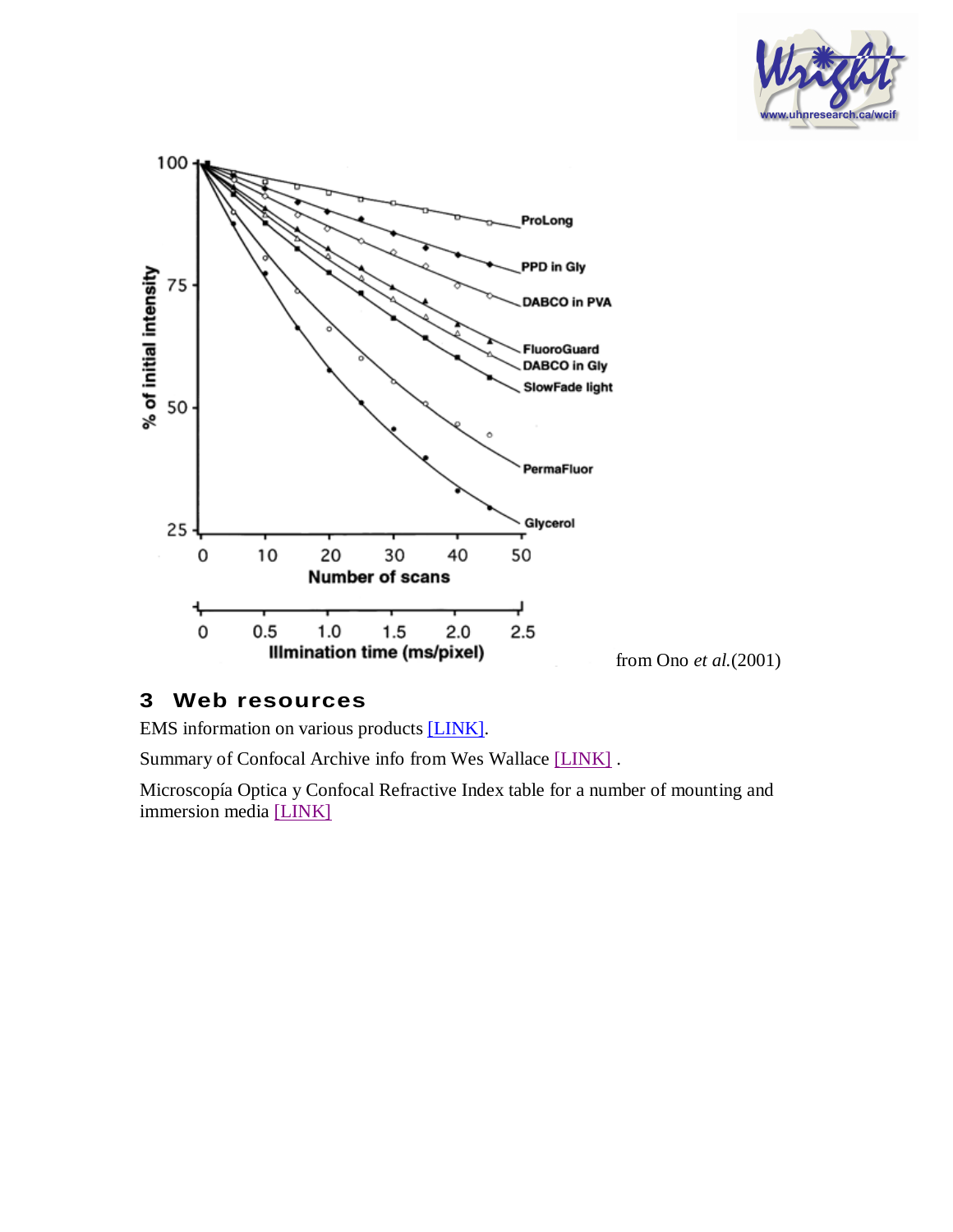

# **4 Appendix 1: Recipes**

Most of these are glycerol based. There are reports that some batches/sources of glycerol will autofluoresce so check new bottles before making up mounting media. [\[LINK\]](http://listserv.buffalo.edu/cgi-bin/wa?A2=ind9912&L=confocal&P=R5838&I=-3)

# **4.1 PPD-Glycerol**

The key to using para-phenylenediamine is pH if the pH is below  $\sim 8.0$ , you will see fading and background. We buffer our medium with bicarbonate to keep the pH up.

0.1 - 0.01% p-phenylenediamine (Sigma #P1519) 50-70% glycerol in PBS 50% glycerol in 20 mM phosphate buffer (pH 8.5)

Aliquot and store frozen  $-80^{\circ}$ C (if it goes dark throw it out). [\[LINK\]](http://listserv.buffalo.edu/cgi-bin/wa?A2=ind9308&L=confocal&P=R402&I=-3)

GD Johnson et al., J. Immunol.Meth. 55: 231-242, 1982.

meta-Phenylenediamine has been reported to react in the presence of weak acid to form a yellow-fluorescing basophilic stain. Avoid anything that might be a mixture of the paraand meta- isomers. M. Wessendorf (Conf Arch) [\[LINK\]](http://listserv.buffalo.edu/cgi-bin/wa?A2=ind9302&L=confocal&P=R337&I=-3).

# **4.2 DABCO-PVA**

2.5% DABCO, 10% polyvinyl alcohol (PVA) (Sigma; Type II), 5% glycerol, and 25 mM Tris buffer, pH 8.7

Day 1

1. Add 4.8 g of polyvinyl alcohol (PVA) to 12 g of glycerol and mix well.

2. Add 12 ml of distilled water and leave it on a rotator at room temperature over night.

Day 2

3. Add 24 ml of 0.2M Tris-HCl at pH 8-8.5.

4. Heat in a water bath to 50°C while mixing for about 30 minutes.

5. Add 1.25g of DABCO and mix well.

6. Centrifuge at about 2000 rpm for 5 minutes.

7. Aliquot the supernatant (we use 1 ml aliquots which is enough for 15-20 slides) and store at -20°C.

Since it polymerizes upon contact with air you should not refreeze the aliquots. Thaw it just before use and throw away what you do not use. Sigma has both the PVA (#P8136) and DABCO (#D2522), and so has Chemicon (#151938 RT for PVA and #195137 for DABCO). Johan Wassélius (Conf List.)